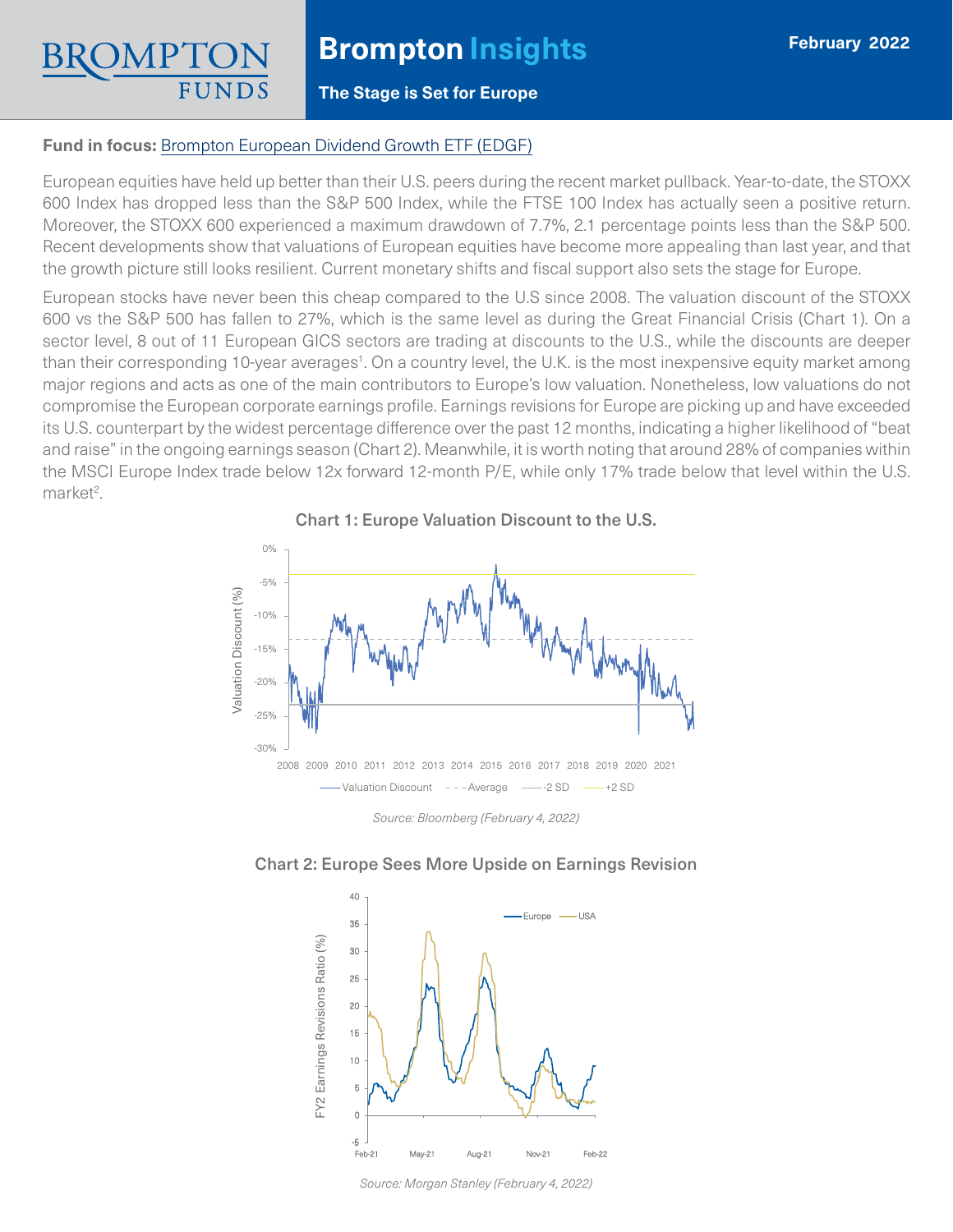Economic conditions in Europe are improving as well. Even though inflation is still surging across every country (Chart 3), Europe has had fewer labour problems than the U.S. with higher unemployment of 7.1% vs 4% in the US. We expect to see sequential inflationary pressure ease on the back of the European Central Bank (ECB)'s hawkish rhetoric and the Bank of England (BOE)'s rate hike actions. As 10-year U.K. and German bond yields continue rising, many investors are worried that monetary tightening may cause European stock markets to stumble. It is a valid argument that some sovereigns and corporates with high debt levels may be under pressure in a tightening cycle, but in Brompton's view this will be largely offset by further economic growth. We believe value stocks should benefit from rising yields and the expanding economy, suggesting that Europe has the potential to outperform the world (e.g. MSCI World Index) given its value-oriented structure.



Chart 3: Core CPI %Y

Furthermore, fiscal policy in European countries will remain expansionary through 2022-23. The European Union Recovery Fund will continue to drive investments in Spain and Italy. The new German government is committed to increasing public investment and fiscal stimulus is extended in France ahead of the presidential election. The U.K. October budget is also expected to support an expansionary fiscal impulse until 2024. This is in direct contrast to the United States where the fiscal impulse has turned negative in 2021 and the drag is set to escalate this year (Chart 4)<sup>3</sup>. In addition, energy transition spending is on the rise, propelled by the Recovery Fund and a "Greener" German government. With climate goals in mind, the energy transition also targets reducing exposure to external fossil fuel suppliers, as more than 60% of energy in Europe relies on fossil fuel imports. ESG dedicated funds should continue to flow into Europe.



### Chart 4: Fiscal Impulse

*Source: Goldman Sachs (January 7, 2022)*

To conclude, we see the recent market turbulence as a buying opportunity and remain bullish on European equities, which now offer an even more attractive risk-reward profile.

## Brompton's Approach

[Brompton European Dividend Growth ETF \(EDGF\)](https://www.bromptongroup.com/product/european-dividend-growth-fund/) focuses on European companies that are leaders in their respective segments. Their leadership positions allow them to remain resilient in times of uncertainty and their operational scale drives strong economics.